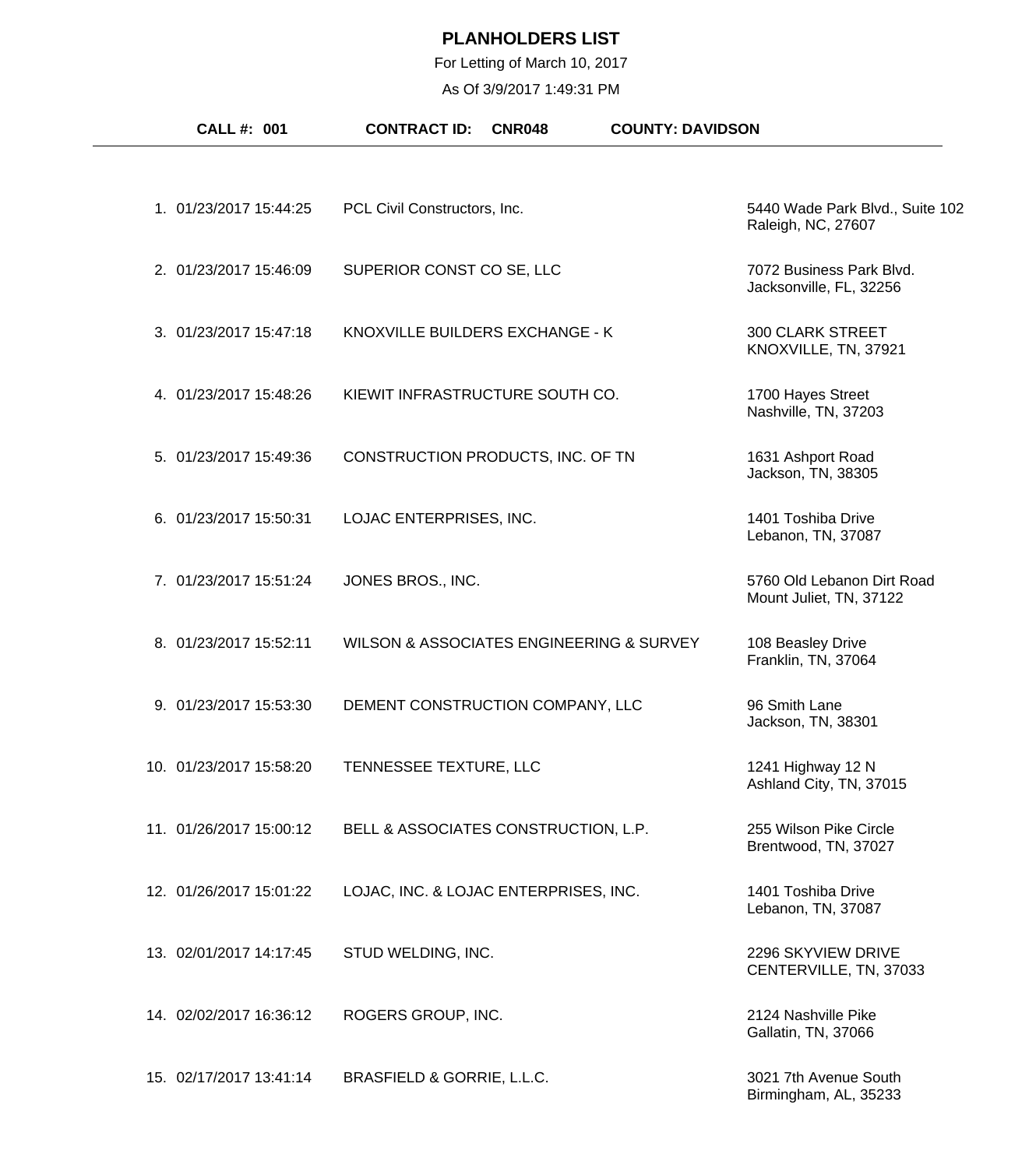## **PLANHOLDERS LIST**

For Letting of March 10, 2017

As Of 3/9/2017 1:49:35 PM

| 16. 02/17/2017 13:52:54 | Jones Bros. Contractors, LLC             | 2209 Crestmoor Road, Suite 210<br>Nashville, TN, 37215             |
|-------------------------|------------------------------------------|--------------------------------------------------------------------|
| 17. 02/24/2017 14:39:10 | LU, INC.                                 | 429 West Kingston Springs Road<br>Kingston Springs, TN, 37082      |
| 18. 02/24/2017 14:47:30 | <b>SESSIONS PAVING COMPANY</b>           | 6535 Robertson Avenue<br>Nashville, TN, 37209                      |
| 19. 02/27/2017 13:51:36 | DAVIS H. ELLIOT CONSTRUCTION COMPANY, IN | 673 Blue Sky Parkway<br>Lexington, KY, 40509                       |
| 20. 03/08/2017 10:04:45 | WRIGHT BROTHERS CONSTRUCTION COMPANY, IN | 1500 Lauderdale Memorial<br>Highway, N.W.<br>Charleston, TN, 37310 |
| 21. 03/08/2017 10:05:52 | WATSON BOWMAN ACME CORPORATION           | 95 PINEVIEW DRIVE<br>AMHERST, NY, 14228                            |
| 22. 03/08/2017 10:09:37 | Civil & Environmental Consultants, Inc.  | 325 Seaboard Lane, Suite 170<br>Franklin, TN, 37067                |